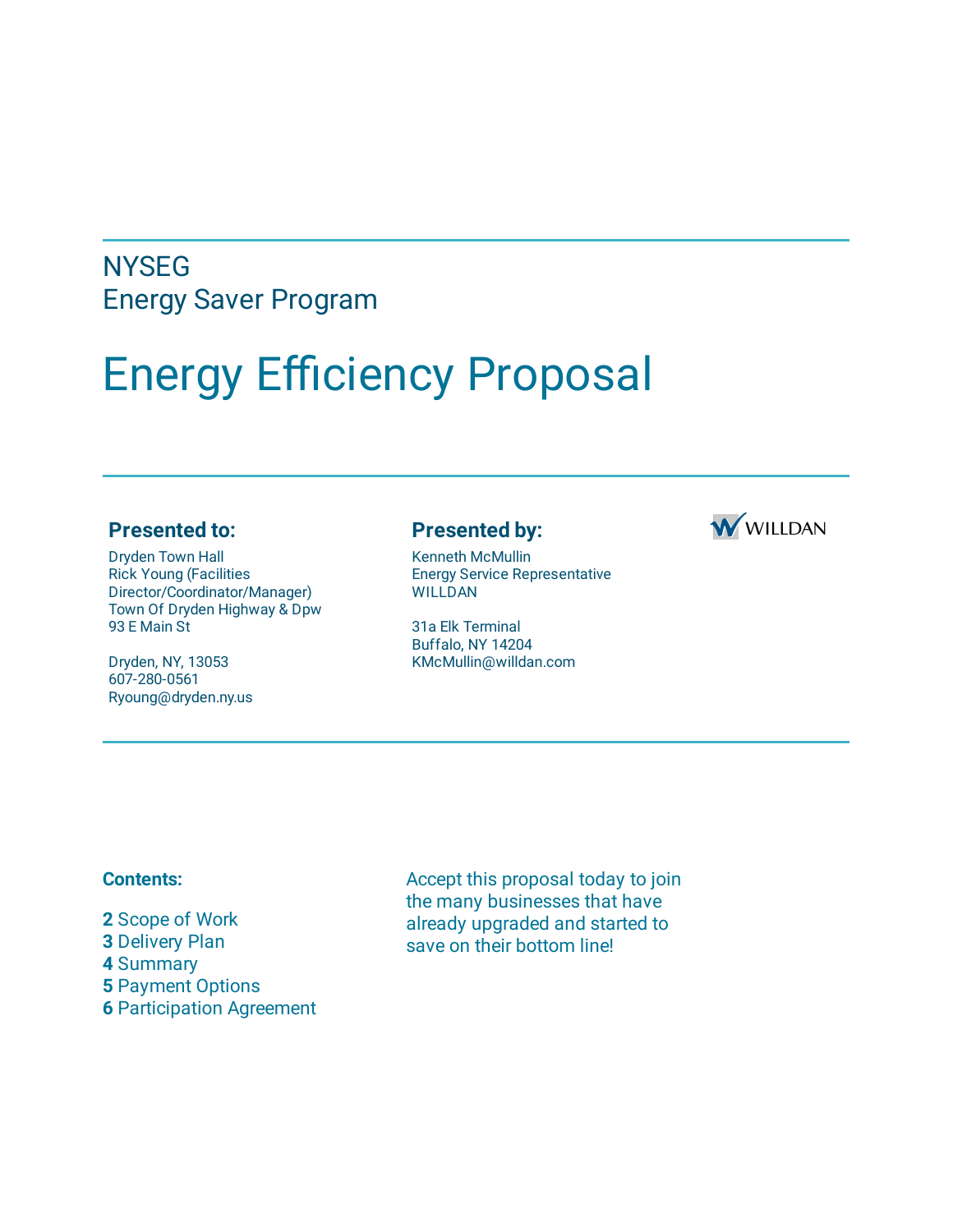# Scope of Work

|                | <b>Building: TOWN OF DRYDEN</b><br><b>HIGHWAY &amp; DPW</b> | <b>Existing Measure</b>                           |     | <b>Proposed Measure</b>                                            |            | <b>Est. Energy Savings</b>                              |
|----------------|-------------------------------------------------------------|---------------------------------------------------|-----|--------------------------------------------------------------------|------------|---------------------------------------------------------|
| <b>Line</b>    | <b>Location</b>                                             | <b>Existing Type</b>                              | Qty | <b>Proposed Type</b>                                               | <b>Qty</b> | by Line Item                                            |
|                | Floor 1: Town Hall                                          | A 1x4, 2-Lamp T8 HP<br><b>Fluorescent Fixture</b> |     | will be Retrofit with (2) 4' RW<br>RLED 4100K Lamps.               |            | <b>Watts: 356</b><br>kWh: 980<br>Est. Hours: 3,754      |
| $\overline{2}$ | Floor 1: Town Hall                                          | A 2x2, 2- U-Lamp T8<br><b>Fluorescent Fixture</b> | 141 | will be replaced with a New<br>LED 2x2 Prismatic Troffer <=<br>30W | 141        | <b>Watts: 5,921</b><br>kWh: 16,319<br>Est. Hours: 3,754 |

| <b>Annual Total Est. kW Savings *</b> | 6.276  |
|---------------------------------------|--------|
| <b>Annual Total Est. kWh Savings</b>  | 17,299 |
| <b>Est. Hours of Operation</b>        | 3,748  |

\* 1000 Watts = 1 kW

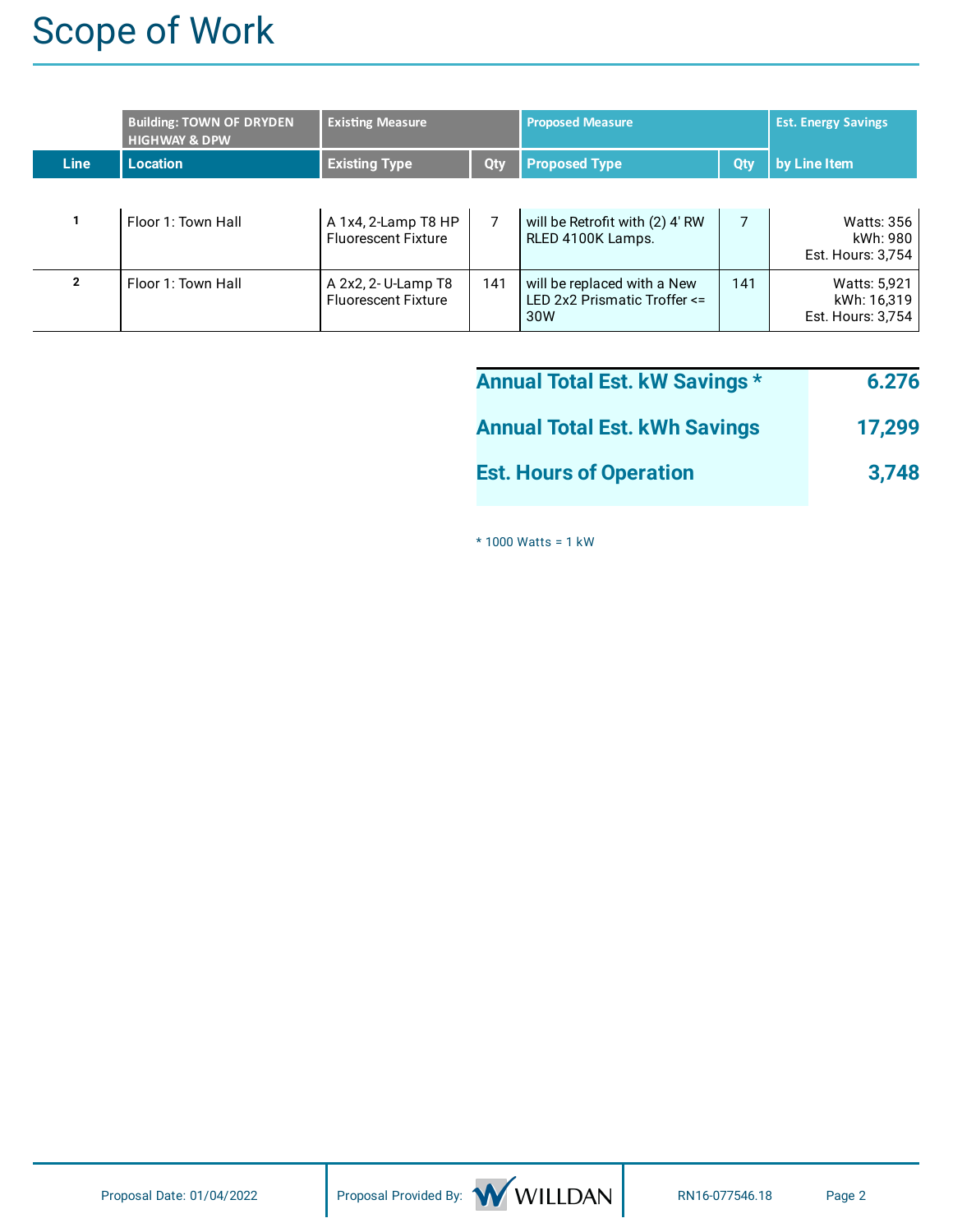# Your Energy Savings - Simplified

By participating in this program your business has the opportunity to save energy and improve your bottom line. The Small Business Energy Efficiency Program demonstrates NYSEG and RG&E's commitment to affordable and broad reaching solutions that simplify energy efficiency decisions for all customers. Our team's goal is to ensure the process of saving energy is as easy as 1-2-3.

### **1. Preparation**

Once the participation agreement is complete, your project is setup and equipment is ordered. Based on the availability of the new equipment and the size of your project, orders typically arrive within 3-6 weeks.

### **2. Installation**

Once the material arrives, your local installation contractor will call and schedule a convenient installation date. The day prior to your scheduled installation appointment, the installation contractor will contact you to confirm the appointment. On installation day, the contractor will review the scope of work and safety requirements with you, and proceed to perform the installation with as minimal an impact as possible to your operations.

### **3. Completion**

Upon completion of the work, the Contractor will request a signed Project Completion Form to validate that the project was completed per the participation agreement and that you are completely satisfied.

## Support and Warranty

We are here to help every step of the way. To check in on the status of your project or request equipment warranty support, please call the Small Business Energy Efficiency Program Team anytime at:

## **(877) 359-9814**

The Small Business Energy Efficiency Program team is committed to 100% customer satisfaction. We will send you a satisfaction survey to collect information on your overall experience. We are always seeking to improve the program and your feedback is very important to us.

**Thank you for your participation in the program and for your commitment to saving energy!**

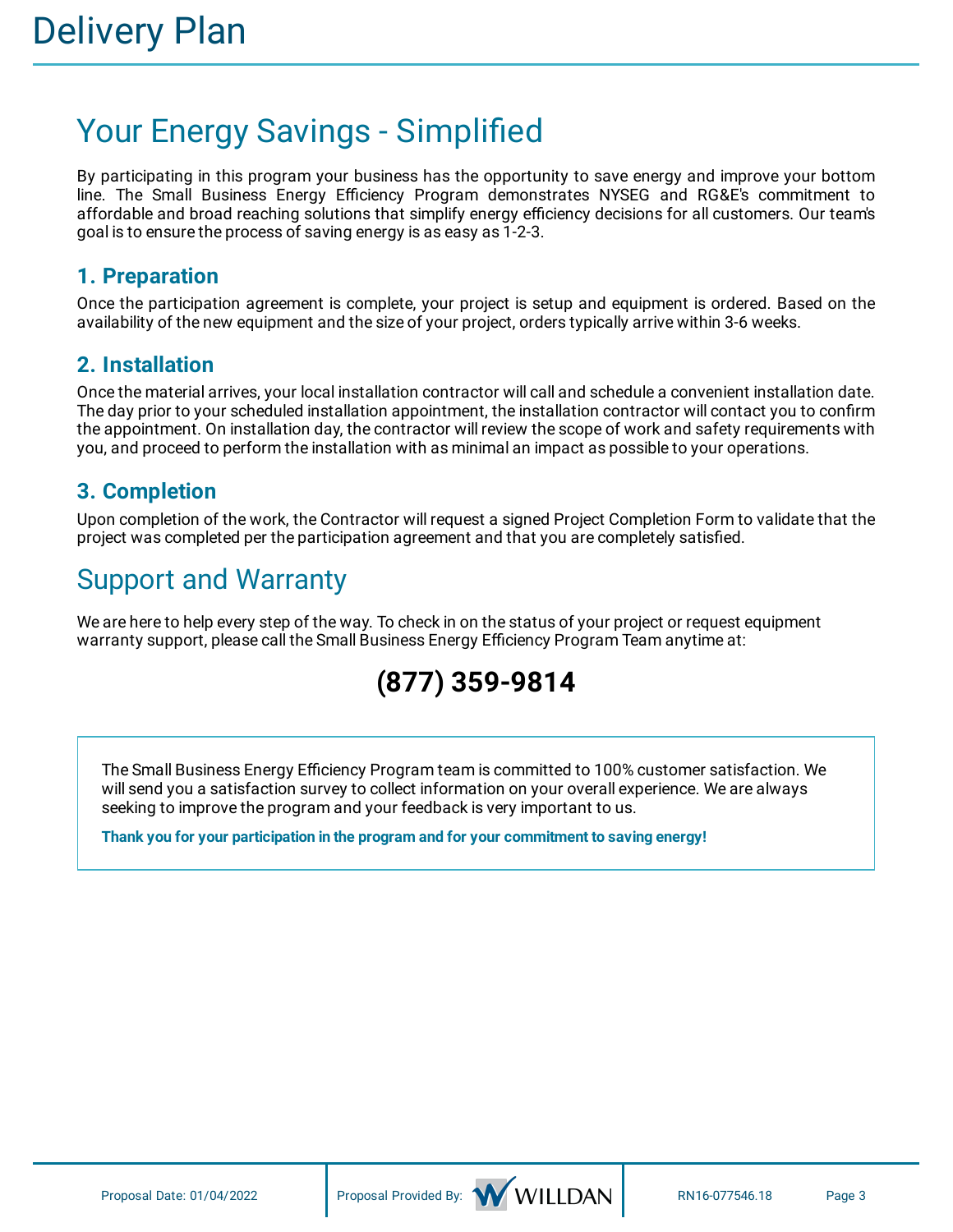# **Summary**

Your business could spend up to **\$2,267** less on energy per year if you take advantage of our energy efficiency upgrades we are proposing.

| <b>VALUE ADDED BENEFITS</b>                                                      | <b>EST. INCOME EXPECTED FROM YOUR ENERGY</b><br><b>EFFICIENCY INVESTMENT*</b> |             |
|----------------------------------------------------------------------------------|-------------------------------------------------------------------------------|-------------|
| <b>Reduce</b><br><b>Maintenance Costs</b>                                        | Savings after<br>ISI<br>1 Month                                               | \$188.93    |
| <b>Enhance</b><br><b>Employee Productivity</b>                                   | <b>Savings after</b>                                                          |             |
| <b>Increase</b><br><b>Customer Comfort to Improve Sales</b>                      | 1 Year                                                                        | \$2,267.21  |
| <b>Improve</b><br><b>Workplace Safety and Reduce Potential</b><br><b>Hazards</b> | Savings after<br><b>5 Years</b>                                               | \$11,336.03 |
|                                                                                  |                                                                               |             |

## **Help the Environment**



| <b>Total Upgrade Cost</b> | \$24,129.41   |
|---------------------------|---------------|
| Utility Incentive (15%)   | \$3,632.79    |
| Your Cost (85%)           | \$20,496.62   |
|                           |               |
| Est. Annual Savings*      | \$2,267.21/yr |
|                           |               |

\* Estimated savings in dollars is based on a rate of \$0.131 per kWh applied to projected kWh savings amounts. Actual per kWh costs may vary. See Scope of Work for a detailed breakdown of kWh energy savings.

Est. 1st Yr Return on Investment 11%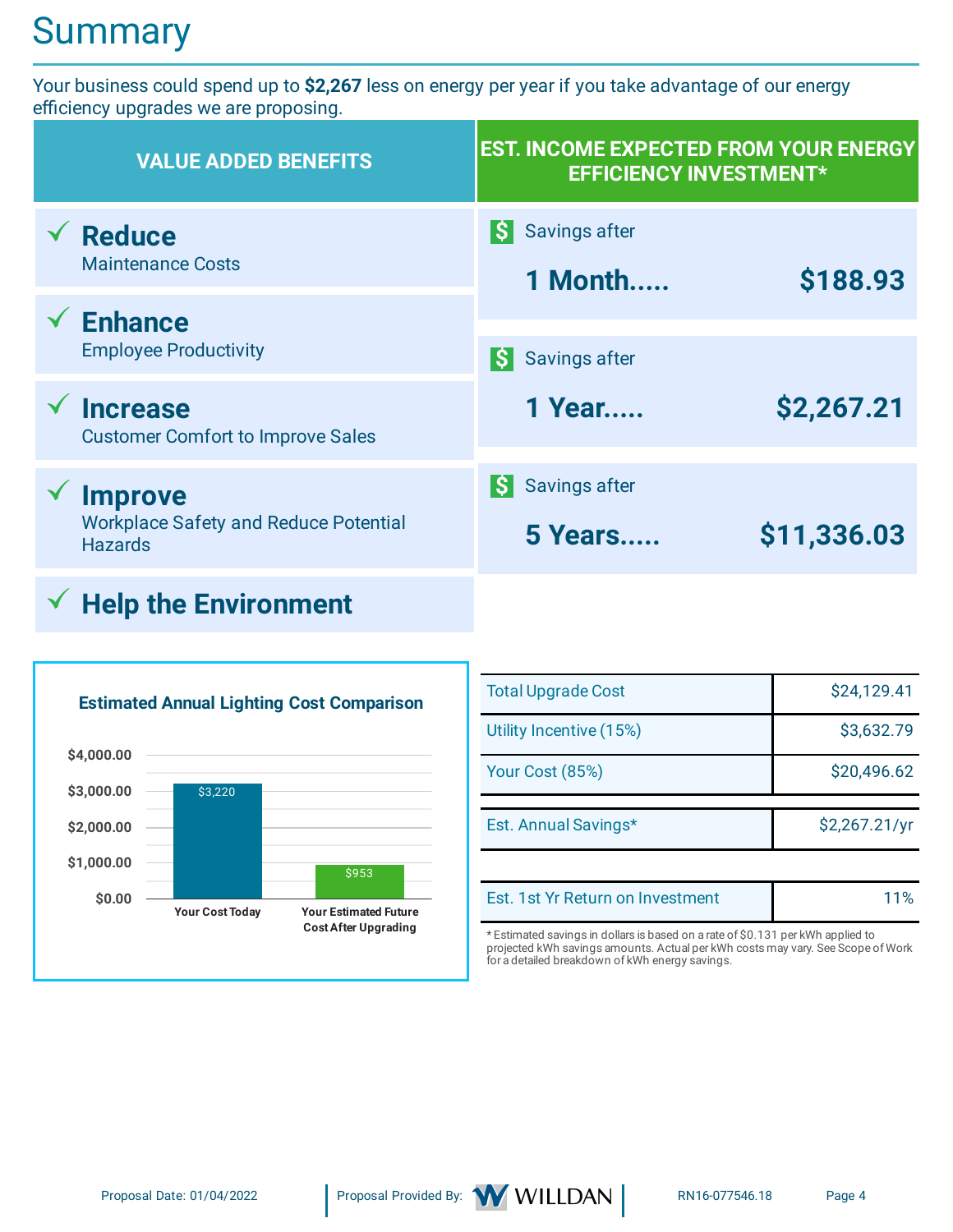# Payment Options

## **Option 1:** Lump Sum Payment

| Est. 1st year return on investment | 11%         |
|------------------------------------|-------------|
| Deposit (0%)                       | \$0.00      |
| <b>Total Payment</b>               | \$20,496.62 |

### **Option 2:** Payment Plans

| <b>Term</b>              | 12 Months    | 24 Months   |
|--------------------------|--------------|-------------|
| <b>Monthly Savings</b>   | \$188.93     | \$188.93    |
| <b>Monthly Payment</b>   | \$1,919.17   | \$959.59    |
| <b>Monthly Cash Flow</b> | (\$1,730.24) | ( \$770.66) |
| <b>Total Payment</b>     | \$23,030.04  | \$23,030.16 |

Payment plans are offered through Ascentium Capital (the "Lender").

## **Option 3:** Extended Financing Options

| <b>Term</b>              | 36 Months   | <b>48 Months</b> | 60 Months   |
|--------------------------|-------------|------------------|-------------|
| <b>Monthly Savings</b>   | \$188.93    | \$188.93         | \$188.93    |
| <b>Monthly Payment</b>   | \$667.06    | \$520.64         | \$439.44    |
| <b>Monthly Cash Flow</b> | (\$478.13)  | ( \$331.71)      | ( \$250.51) |
| <b>Total Payment</b>     | \$24,014.16 | \$24,990.72      | \$26,366.40 |

Extended Financing Options are offered through the Lender. Participating Customers must qualify separately.



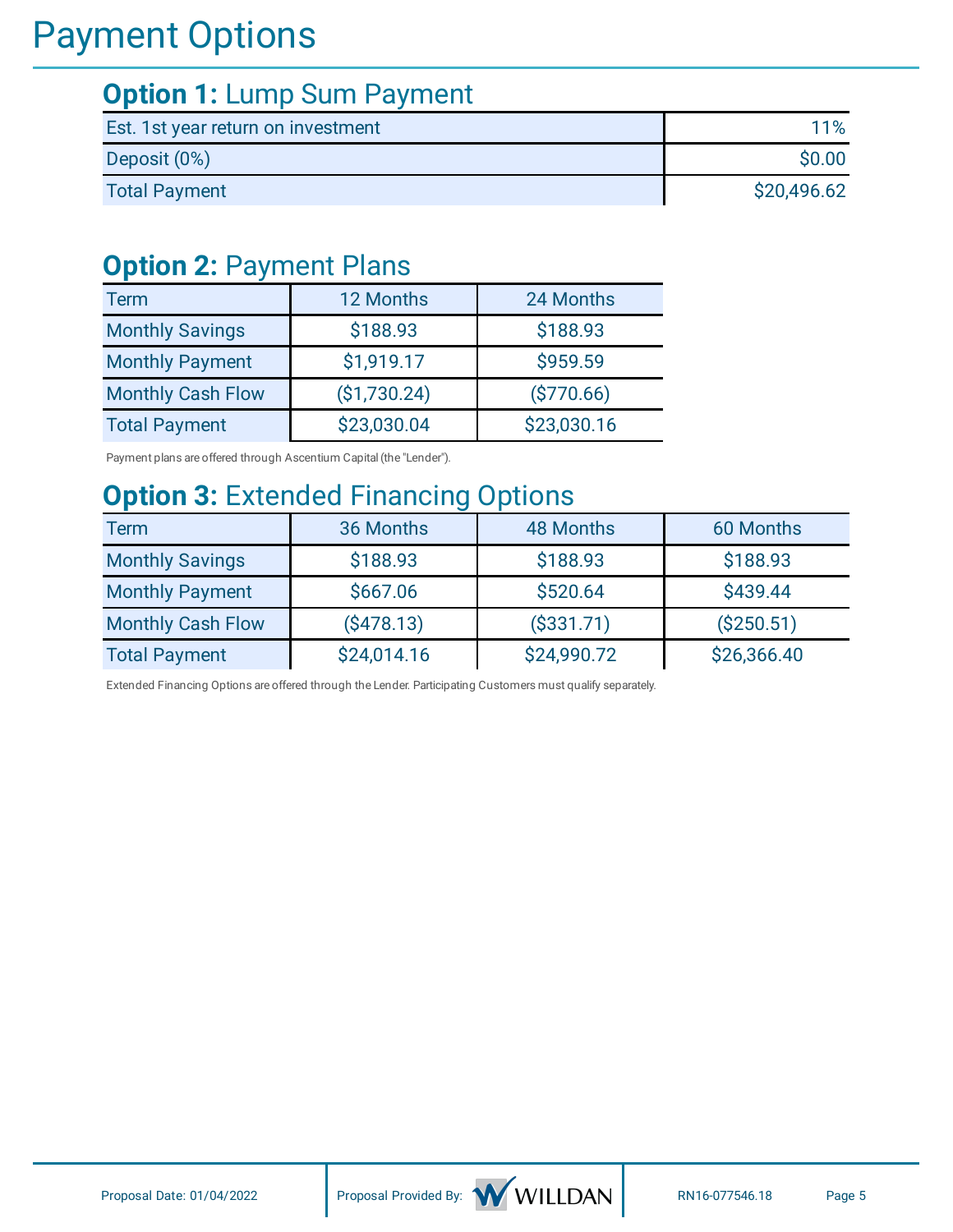# Participation Agreement

Doing Business As: Dryden Town Hall Contact: Rick Young Title: Facilities Director/Coordinator/Manager Company: Town Of Dryden Highway & Dpw

Account#: 10032247958 Address: 93 E Main St Dryden, NY, 13053 Phone: 607-280-0561 Email: Ryoung@dryden.ny.us

#### I, **Rick Young** (Contact Name),

a representative of **Town Of Dryden Highway & Dpw** (Customer) am duly authorized to sign this Customer Authorization Form on behalf of Customer.

Customer hereby authorizes "Willdan Energy Co." (Willdan) - Program Manager and its "Contractor" to perform the following work (the "Work"): Provide material and labor to replace and/or retrofit certain lighting and/or refrigeration equipment with the new, energy efficient lighting and/or refrigeration equipment at the Service Address set forth above and specified on the Energy Savings Opportunities Report (attached hereto) prepared by Willdan for Customer's Facility. Customer acknowledges that Contractor has been authorized by the New York State Electric & Gas and Rochester Gas and Electric Corporations ("NYSEG and RG&E" or "Utility") to contact Customer only with regard to performing the Work, and that any other services, installations, improvements or equipment provided to Customer by Contractor have not been authorized by NYSEG and RG&E, and NYSEG and RG&E assume no responsibility therefore.

Customer hereby agrees that NYSEG and RG&E make no warranty, expressed or implied, with respect to the Work, including without limitation the implied warranties of merchantability and fitness for a particular purpose. Customer hereby agrees to hold harmless NYSEG and RG&E, its officers, directors, and employees, from and against any and all liability, damages, losses, claims, demands, actions, costs, including attorneys' fees and expenses, and all court or arbitration or other dispute resolution costs, or any of them, resulting from arising out of, or in any way directly connected with Work performed by Contractor. Customer hereby agrees to hold the Contractor solely responsible for any and all claims, losses, liabilities, damages and expenses, including attorneys' fees and costs, which Customer may incur as a result of the **Work** 

Customer acknowledges that connected load at Customer's Facility may increase if the Work involves replacing burned out or missing lamps.

Customer understands that any materials removed (i.e. old ballast, lamps, and motors) will be taken by the installation contractor and staged for pickup and disposal by a licensed hazardous disposal contractor. Customer understands that Utility may inspect and verify that the Work was performed, and hereby permits NYSEG and RG&E reasonable access to Customer's Facility for such purpose. Customer also understands that they may be contacted regarding program evaluation and agrees to cooperate in providing needed information for the purpose of evaluation.

Customer acknowledges that certain data made available through the Energy Savings Opportunities Report may be used for the purpose of evaluating the program and analyzing energy related assets and consumption data at the Service Address set forth above and Customer consents to use of this data for the purpose of this program, and in providing Customer additional information as may be related to other energy efficiency or demand response programs or opportunities. The data will be used only for this purpose and confidentiality will be strictly protected.

Willdan will assess a "returned check charge" on any payment returned by the bank due to non-sufficient funds. The amount now due would be the previous amount owed plus a NSF charge of \$50.00. An immediate remittance of payment will be needed for the non-sufficient funds by cashier's check, money order or credit card including the NSF charge before any further work is performed.

Customer and Willdan acknowledge and agree that if Customer elects the Ascentium Capital Option, Customer Shall be responsible for all payments to Lender in accordance with the Financing Agreement between Customer and Lender

\*Note on **Direct wire (Type B ) replacements**: By signing this participation agreement, all parties attest that manufacturers installation and safety precautions will be followed for equipment install. The customer is being made aware of potential fire and shock hazards by inserting fluorescent or non-direct wire (type B) LED tubes for replacement. Additionally, the installer has verified that existing lamp holder sockets (tombstones) at time of install are suitable for direct wire (type B) application and the fixture has been properly labeled to alert of line voltage to lamp holder sockets (tombstones).

### $Initial:$